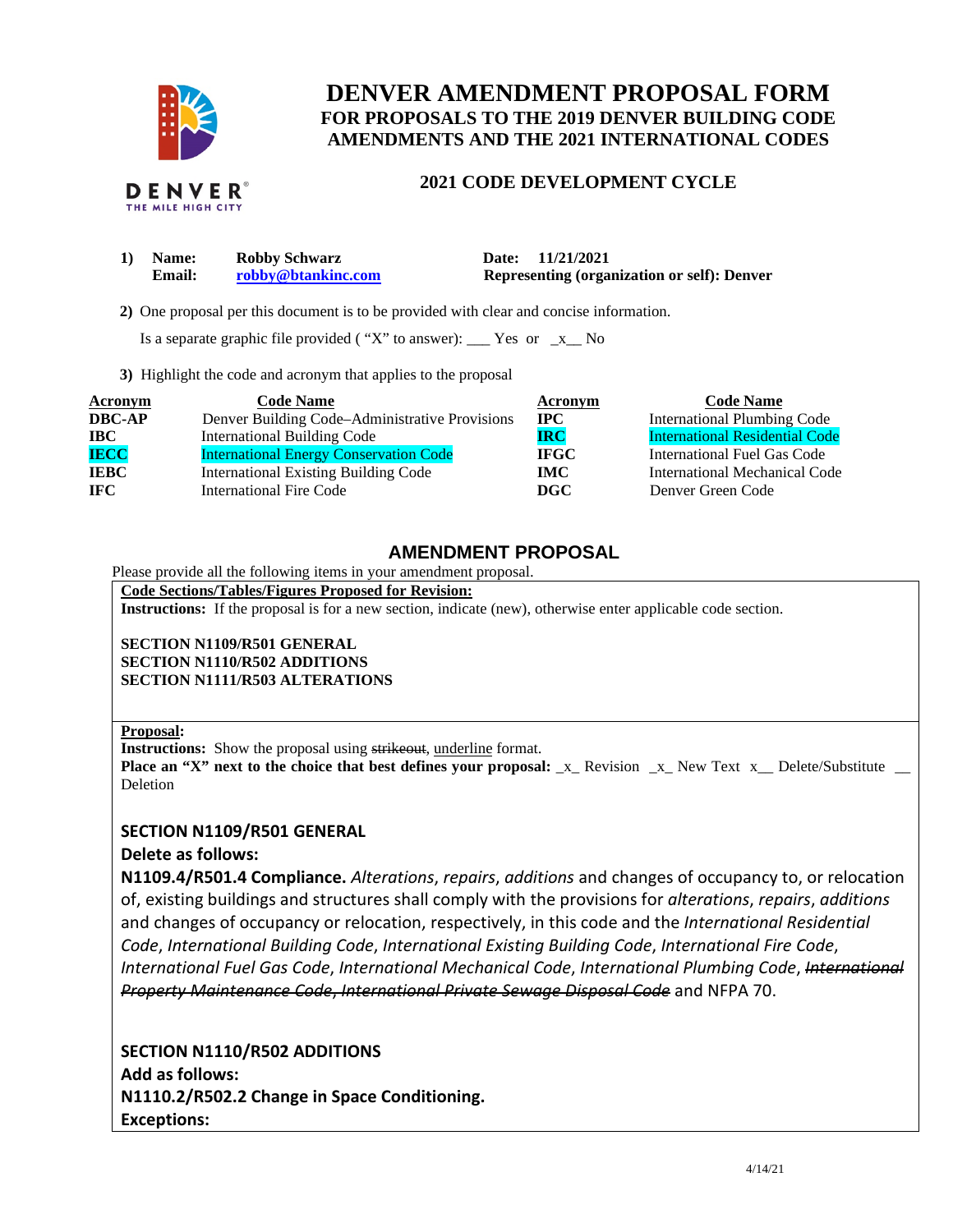4. Where complying in accordance with Section R406 and the Energy Rating Index of the *addition* and the existing *building*, and any *alterations* that are part of the project, is less than or equal to the Energy Rating Index of the existing *building t*he *addition* and any *alterations* that are part of the project shall comply with Section R406 in its entirety.

**N1110.3.1/R502.3.1 Building envelope.** New *building* envelope assemblies that are part of the *addition* shall comply with Sections R402.1, R402.2, R402.3.1 through R402.3.5, and R402.4. **Exception:** New envelope assemblies are exempt from the requirements of Section R402.4.1.2 The building official may require third party inspections to be performed in accordance with R402.4.1.1. air leakage testing.

# **SECTION N1111/R503 ALTERATIONS**

**Strick as follows:** 

**N1111.1.4/R503.1.4 Lighting.** New lighting systems that are part of the *alteration* shall comply with Section R404.1.

**Exception:** *Alterations* that replace less than 10 percent of the luminaires in a space, provided that such alterations do not increase the installed interior lighting power.

## **Supporting Information (Required):**

All proposals must include a written explanation and justification as to how they address physical, environmental, and/or customary characteristics that are specific to the City and County of Denver. The following questions must be answered for a proposal to be considered.

- Purpose: What does your proposal achieve?
- Reason: Why is your proposal necessary?
- Substantiation: Why is your proposal valid? (i.e. technical justification)

## **General SECTION R501**

R501.4 Compliance – delete reference to codes the city of Denver does not adopt to clean up the code and not reference a section that is not available or used in the city.

## **SECTION R502 Additions**

R502.2 Change in Space Conditioning. Exception # 4 allows the use of the Energy Rating Index to demonstrate compliance with an addition that changes space conditioning in the same way that Total Building performance is being used in Exception #3. This offers additional compliance options for projects. In addition, as the city is moving toward using an ERI score to be able to quantify its success in moving toward zero energy homes this metric will be needed more and more in the existing home arena. This is a small step in that direction.

R502.3.1 Building envelope – the exception without modification simply removes blower door testing as a means of compliance for additions. The proposed language clarifies that a blower door test is not required for additions **if proper third-party inspection occurs** to look at the requirements of the Air Barrier, Air Sealing, and Insulation Installation Table R402.4.1.1. It is not possible to perform a blower door test on just an addition that is connected to an existing building, however this does not negate requirements in Table R402.4.1.1 and that the addition is air tight.

## **SECTION R503 Alterations**